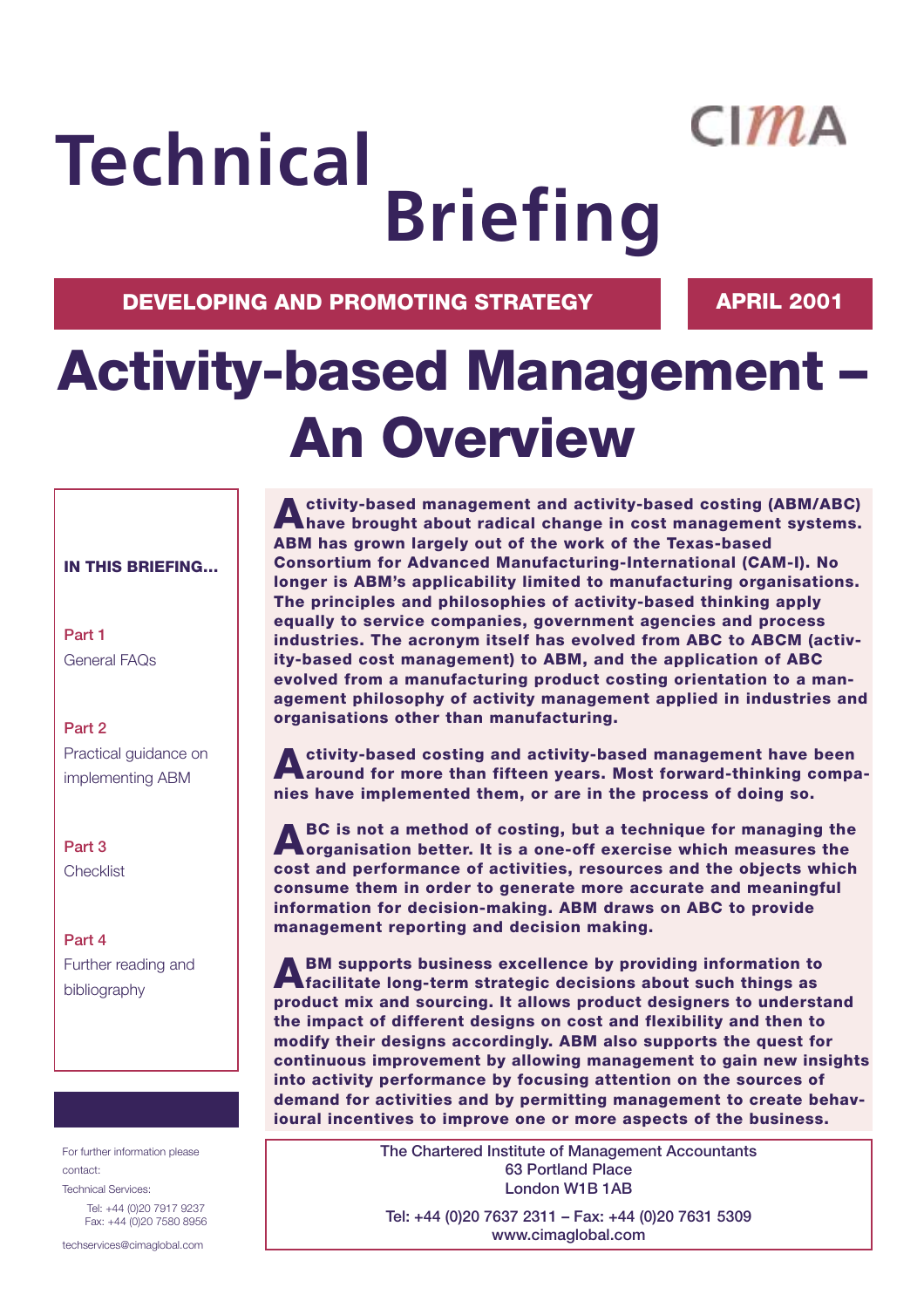- ABM is a fundamental shift in emphasis from traditional costing and performance measurement. People undertake activities which consume resources – so controlling activities allows you to control costs at their source.
- The real value and power of ABM comes from the knowledge and information that leads to better decisions and the leverage it provides to measure improvement.
- ABM enables management to make informed decisions about lines of business, product mix, process and product design, what services should be offered, capital investments, and pricing.
- ABM is more than an accounting tool; it's a system for continuous improvements. It is not a single answer but merely one of the many tools that can be used to enhance organisational performance management.
- ABM will not reduce costs, it will only help you understand costs better to know what to correct.
- The process of ABM does consume resources, and the manpower costs can be significant.
- Companies considering or already implementing ABM should realise that although certain product or market factors might make it potentially beneficial, those same factors might not lead to a successful implementation. ABM gives us a much better chance of establishing a useful costing for outputs. But there is a price to pay. It can be difficult to find out what costs apply in a particular activity, and those involved may be suspicious of others charged with finding out. Some areas of activity overlap and are difficult to separate. And, of course, ABM is a costly exercise in its own right.
- Other priorities, top management commitment, IT capabilities, and integration with financial and budgeting systems should be considered before implementation.
- Organisations have begun to look at ABM for a variety of reasons. Among the most commonly cited are:
	- top-down pressure to reduce costs;
	- competitive pressure/market conditions;
	- organisation-wide programme;
	- the introduction of benchmarking;
	- regulatory issues;
	- seeking world-class status through process management.
- ABC and ABM are a continuum of value. ABM is the application of ABC data to manage product portfolios and business processes better.

## **Part 1 – General FAQs**

## Why have organisations turned to activity-based techniques?

Management practices and methods have changed over the last decade and will continue to change.

Organisations are moving from managing vertically to managing horizontally. It is a move from a function orientation to a process orientation. Total quality management (TQM), just-in-time (JIT), benchmarking and business process reengineering (BPR) are all examples of horizontal management improvement initiatives. These initiatives are designed to improve an organisation's work processes and activities to effectively and efficiently meet or exceed changing customer requirements.

Management information systems to track and provide information about the horizontal aspects of a business have lagged significantly behind the needs of its managers.

Activity-based costing/activity-based management fills this information need by providing cost and operating information that mirrors the horizontal view. The focus of ABC is on accurate information about the true cost of products, services, processes, activities, distribution channels, customer segments, contracts, and projects. Activity-based management makes this cost and operating information useful by providing value analysis, cost drivers, and performance measures to initiate, drive or support improvement efforts and to improve decisionmaking.

## What is the difference between activity-based costing and activity-based management?

ABC has been around for some time. It has promised companies a new way to understand costs and a new way to limit these costs to the products and customers driving them. It has been heralded as the cost accounting model that would help management improve profitability. And it is fair to say that it does do that if:

- 1. management gains a thorough understanding of its business processes and cost behaviour during the ABC analysis process; and
- 2. management applies the insights gained during ABC fact gathering and analysis to improve decision making at both operating and strategic levels. This is the essence of ABM.

Put simply ABM is ABC in action.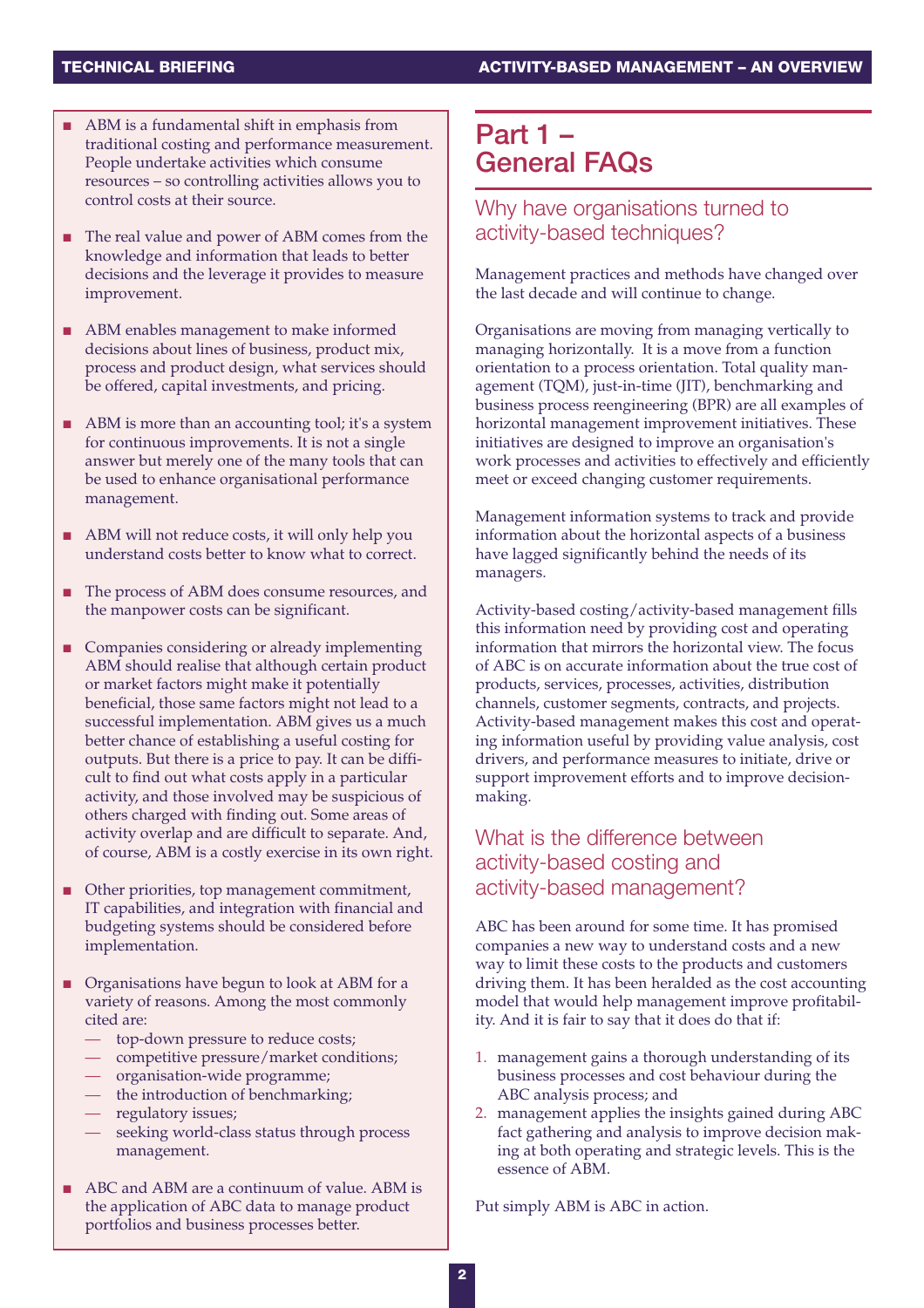ABC prompts managers to ask the right questions. ABC becomes ABM (management) when it is used to:

- design products and services that meet or exceed customers' expectations and can be produced and delivered at a profit;
- signal where either continuous or discontinuous (re-engineering) improvements in quality, efficiency and speed are needed;

#### guide product mix and investment decisions;

- choose among alternative suppliers;
- negotiate about price, product features, quality, delivery and service with customers;
- employ efficient and effective distribution and service processes to target market and customer segments;
- improve the value of an organisation's products and services.

### What are the basics of ABC?

Activities are the common denominator of the horizontal, processed-based view of the organisation.

#### *The horizontal view of the organisation*



*Source*: *Implementing Activity-based Management in Daily Operations,* John A Miller, 1996, Inc, p. 2, Exhibit 1-1. © John Wiley & Sons. This material is used by permission of John Wiley & Sons, Inc.

Placed at the top of the process-based organisation are the needs and requirements of customers. Every company exists to meet these needs and requirements, this is shown at the top of the model. Processes and activities are represented in the middle of the model. At the bottom of the model are the measures of organisational performance. Processes and activities are the central nervous system of the process-based organisation and represent the core of what the organisation does to create value for its customers and shareholders. How well the organisation competes at the activity and process level will ultimately determine its survival. Performance of activities is the cornerstone and common denominator of improvement initiatives. Management must focus on the process/horizontal view of their organisations to remain competitive. Activities represent the horizontal view. Activity-based management is a tool developed to support the process-based organisation by providing information and data needed to plan, manage, control,

and direct the activities of a business to improve processes, products and services, to eliminate waste and to executive business operations and strategies. This information takes the form of the outputs of an ABM information system.

## What are the outputs of an ABM information system?

Organisations that are designing and implementing ABM will find there are five basic information outputs:

- the cost of activities and business processes;
- the cost of non-value-added activities:
- activity-based performance measures:
- accurate product/service cost (cost objects);
- cost drivers.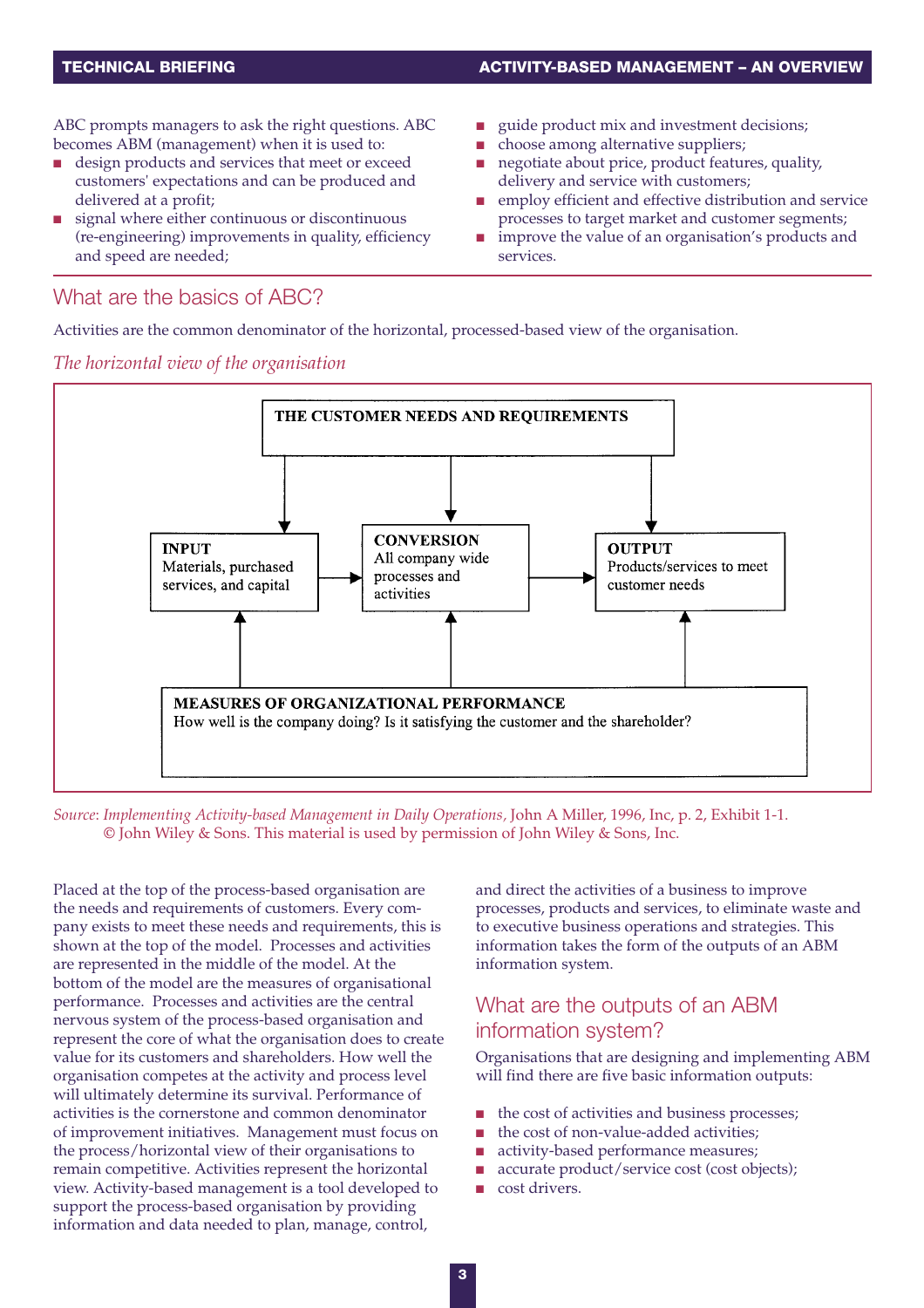#### *The cost of activities and business processes*

Since activities form the very core of what a business does, the basic output of the ABM system must be to provide relevant cost information about what a business does. Instead of reporting what money is spent for and by whom, costs are assigned to activities.

#### *The cost of non-value-added activities*

Some activities add value to a product or service, while some do not. A non-value added activity is an activity that is considered not to contribute to customer value or to the organisation's need. This is defined as waste. Identification of waste is valuable to management. This crucial information output provides a focal point for improvement efforts.

#### *Activity-based performance measures*

In addition to cost information for business processes and activities, the ABM system must report information and data on activity performance. Knowing the total cost of activity is insufficient to measure activity performance. Activity measures of quality, cycle time, productivity and customer service may also be required to judge activity performance. Measuring the performance of activities provides a scorecard to report how well improvement efforts are working and is an integral port of continuous improvement.

#### *Accurate product/service cost (cost objects)*

Products and services are provided to markets and customers through various distribution channels or contractual relationships. Because products and services consume resources at different rates and require different levels of support, costs must be accurately determined. Accurate product and service cost information is vital for selecting the individual and segmented markets where an organisation competes and for pricing in those markets. Accurate product and service cost information is a key information output of the ABM systems.

#### *Cost drivers*

The final output of an ABM system is cost driver information. A cost driver is any factor that causes a change in the cost of an activity. For example, the quality of parts received by an activity, for example the percentage which are defective is a determining factor in the work required by that activity, because the quality of parts received affects the resources required to perform the activity. An activity may have multiple cost drivers associated with it.

#### *Summary*

The ABM outputs described above, all contribute to management improvement initiatives and improved decisionmaking by providing cost and operating information about the activities of the organisation.



Activity-based management model, from *Implementing Activity Based Management in Daily Operations*, J A Miller, p.236, Chpt: The CAM-I glossary of activity-based management, © John Wiley & Sons, Inc. This material is used by permission of John Wiley & Sons, Inc.

## The CAM-I ABM Model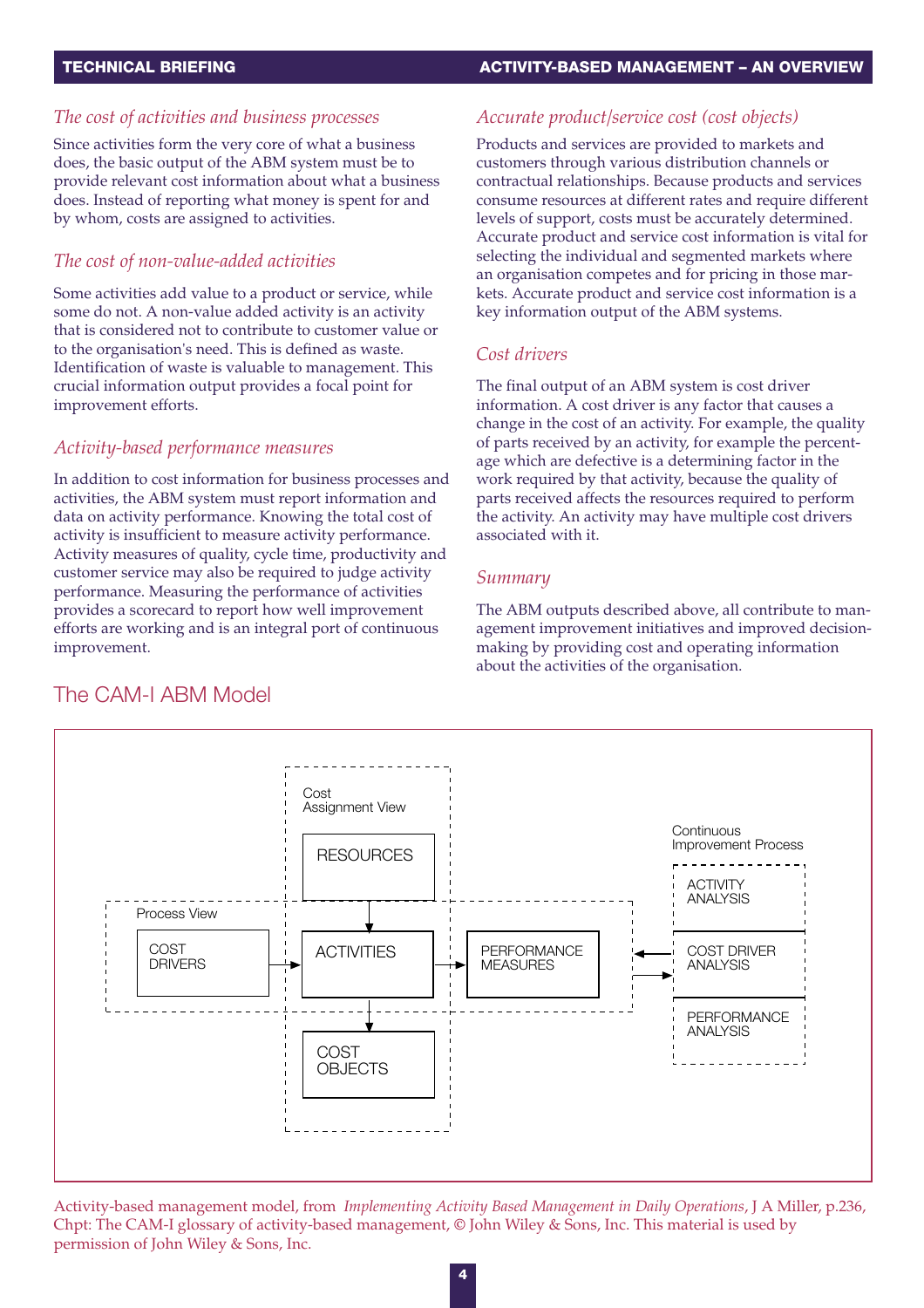The model above is a view of activity-based management. It depicts the key relationship between ABC, on the left, and the management analysis tools that are needed to bring full realisation of the benefits of ABC to the organisations. ABC is a methodology that can yield significant information about cost drivers, activities, resources and performance measures. However, ABM is a discipline that offers the organisation the opportunity to improve the value of its products and services.

## **Part 2 – Practical guidance on implementing ABM**

- Focus on critical needs Before implementing an expensive information system or a more sophisticated costing system, decide what are the organisation's most important issues or decisions and what types of information would help address those issues.
- Get top management support
	- If you think ABM might be a useful tool in your organisation, be sure to get top management's support first. With their help, identify critical information needs, and show how an activity-cost approach could provide valuable information. Seek approval for small, relatively quick projects, such as a single process or a pilot plant. If these are successful, management will drive further implementation and help make it a priority for other areas.
- The main cost system

If pilot projects are successful, try to incorporate ABC methods into your organisation's financial reporting process. Successful implementers of ABC systems are six times as likely to have integrated ABC into their primary financial system and almost twice as likely to use ABC for budgeting (KIP R. Krumwiede, CMA, CPA, *Management Accounting,* April 98).

Consider a separate model

If integrating ABC into the main cost reporting system is not feasible, consider developing a separate PCbased ABC system that can be used on an infrequent basis for strategic decision-making. The model should be relatively simple and can be updated with data that already is available or easily collected. But even a relatively simple model can be far more accurate than many traditional cost allocation methods.

#### The existing information system

If you implement an ABC costing system, make sure that the input requirements can be easily supported by the existing information system. If not, either change the model or install a more sophisticated integrated system.

■ Smaller companies

Smaller companies need to be especially creative to find reasonable activity cost drivers from their often more limited data. For example, use material cost as a proxy for its weight. Look for available drivers that have some correlation with how resources are spent.

#### The implementation team

Make sure the people who will be actual users of the ABM information are represented on the implementation team. A common mistake is putting managers on the team and not getting enough input from the cost accountants or other analysts.

#### Start simply

The best advice is to start simply. Implement ABM at a high level in order to get concepts across. Once you have created an interest, there will be a "demand pull" for more information. Use spreadsheets until you identify exactly what your needs are, and then buy the software that meets your needs.

- From manufacturing companies to all industries For a long time ABM was viewed as relevant to manufacturing. Experience has demonstrated that activities are universal to all organisations, including service companies, schools, government, and non-profit organisations. To varying degrees, every organisation has processes and activities in place to convert capital, materials and purchased services to products/services required by its customers and users. Regardless of industry, activities represent the core of what the organisation does to create value for its customers and shareholders.
- Start with product costing

Product/service costing is the dominant initial application of ABM in most organisations. Don't produce a list of activities which:

- runs into the 1,000s, many with insignificant amounts of cost allocated to them;
- does not identify the cost of wasted activity;
- does not identify customer or product specific activity;
- takes many hours for a PC to calculate each month; *and*
- is so detailed that the benefits of ABM are lost.

## **Part 3 – Checklist**

Implementations often fail because the business does not take the time to identify what it is trying to achieve and then to ensure the approach will deliver the required outputs. For an organisation to decide on the correct approach to ABM there are a number of questions it must ask first which would include: